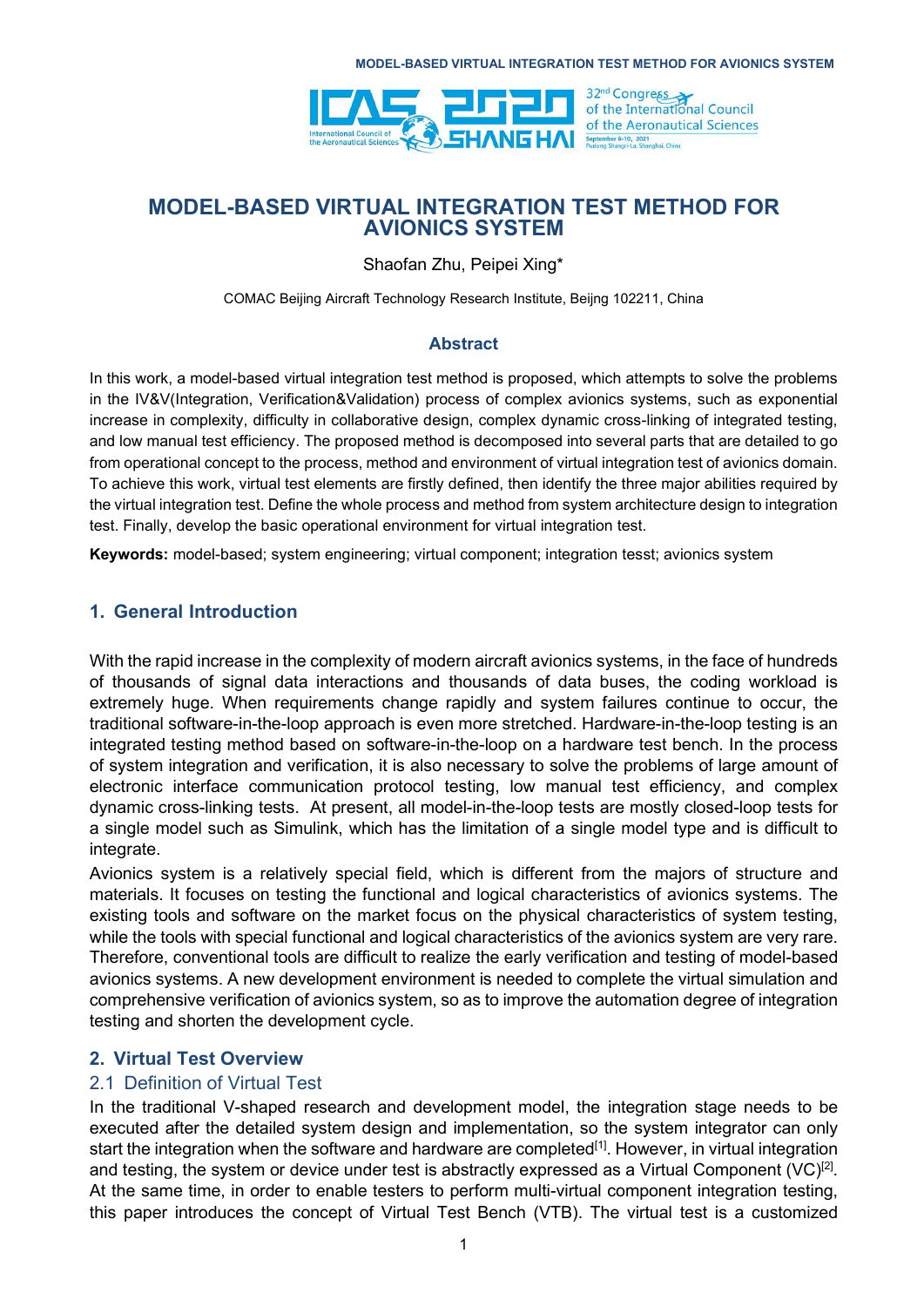modeling test process based on the avionics system development process system. It specifies the virtual elements of the avionics system and the interoperability framework of components, and confirms the correctness of the system functions and interfaces through dynamic simulation of the model, so as to realize the rapid evaluation of the model and the evaluation of the system options.

#### 2.2 Definition of Virtual Test Related Elements

- Virtual Component (VC): A generalized integrated component of avionics virtual test, which is the building block of a Virtual Bench: a simulation model that represents an equipment.
- Virtual Test Bench (VTB): The most important part of the avionics virtual test, which realizes the integration test from multi-level architecture design input to virtual component. In the form of multiple virtual component integration packages, it covers all the information required for the test (interface, databus, link relations). It also satisfies the seamless connection of virtual components to real software/hardware test benches in virtual testing or semi-physical testing.
- Virtual Component Requirement (VCR): It defines the test scope of the virtual component to be tested in the virtual test bench, including the interface to be tested and the external environment.
- Virtual Component Specification (VCS): As an extension of the VCR, this interface definition not only inherits the basic information such as the relevant test range, interface and external environment in the VCR, but also defines the detailed definition of each interface to be tested in the virtual component. The interfaces defined at different levels are different. At the logical architecture layer, the interface definition only describes the corresponding basic information flow and simple bus information. At the physical architecture layer, the interface definition will reach the physical level ICD.
- Simulation Execution Engine (SEE): A runtime software that carries and executes virtual components to realize real-time simulation testing of virtual components in the virtual test bench.

### 2.3 Analysis of the Operational Concept of Virtual Test

As shown in Figure 1, the virtual integration test process corresponds to the logical architecture and physical architecture layers of the system development cycle. Based on the constructed virtual integration test process, method and environment, the requirements validation for logical design, physical design, subsystem design, and system integration of the avionics system are completed. It can provide design input for the system implementation stage and verification support for the system integration phase.



Figure 1 – Virtual integration test capability in the development cycle.

By capturing the requirements of model-driven avionics system early test technology, we can get the following three capabilities for virtual integration testing of avionics system: •

#### Design-oriented test verification capability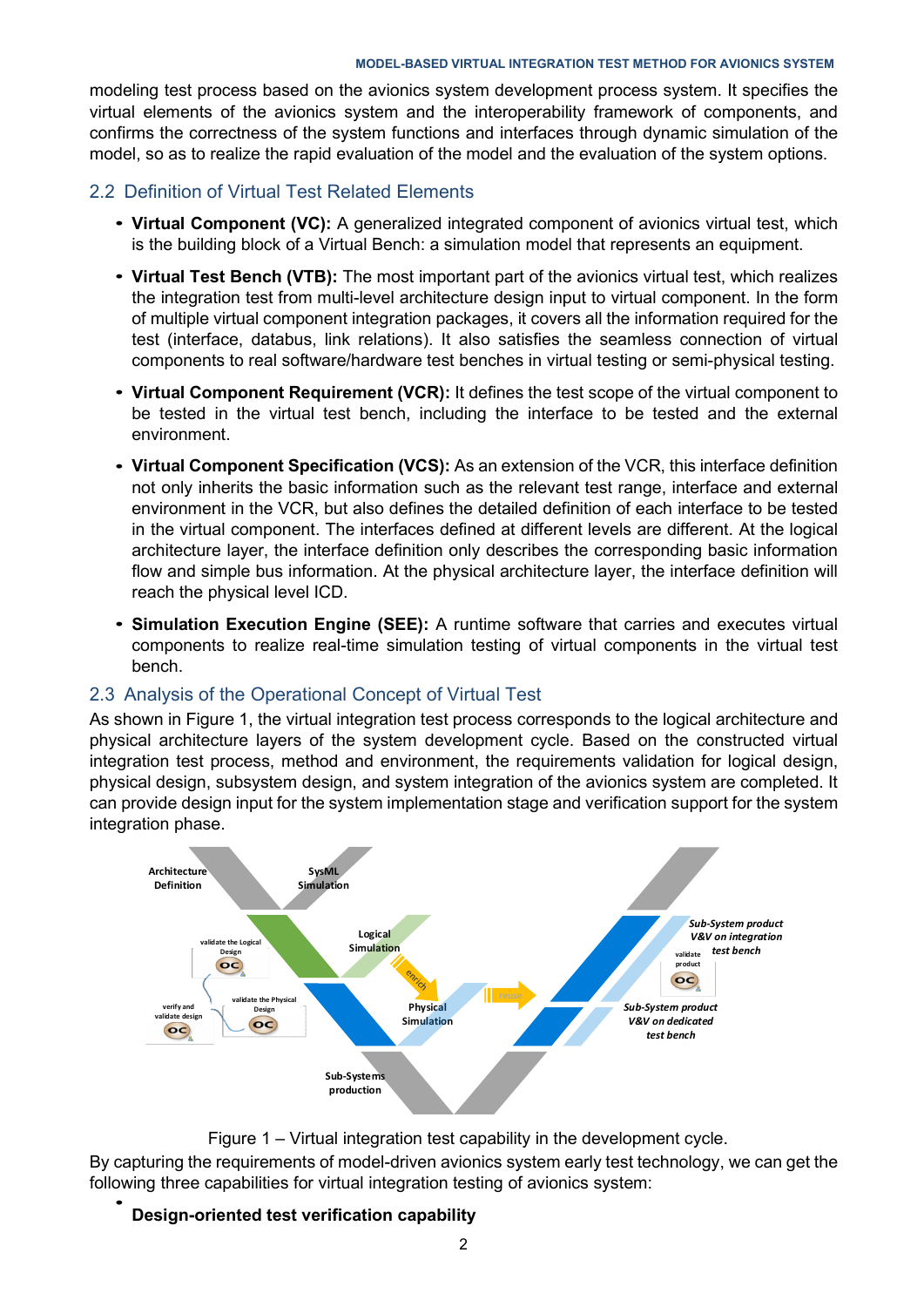The virtual integration test of avionics system should be able to define the minimum test scope and related test procedures according to the scale of the system under test and the fidelity of virtual components required by it. In general, the following capabilities are required for designoriented simulation test verification:

- Logic design validation: it can verify the subsystem functions and function exchanges defined in the logic design, and define the information flow and the mapping relationship between the function flow and the information flow at the same time, and generate the corresponding functional interface definition file (FICD);
- Physical design validation: it can verify the physical elements, physical interfaces (A429, CAN, etc.) and related physical connections defined in the physical design;
- Subsystem validation: it can verify the sub-system environment, so as to prepare for the subsequent construction of a virtual test bench;
- System integration validation: based on the constructed virtual components and virtual test bench, it can realize the simulation validation of system integration.

# • Product-oriented validation capability

On the hybrid test bench, reusable virtual components and real components can be used for integration testing to achieve validation of real products.

# • Provide a virtual integrated environment

Building a virtual integrated testing environment, so that all subcontracting suppliers can participate in the realization of early model-based verification and validation activities.

## 3. Virtual Integration Test Process Design

### 3.1 Virtual Integration Test Phase Division

On the right side of the V-shaped model of the avionics system, a virtual integrated testing system is introduced to open up the relationship between top-down design and virtual testing, so that the overall development process data is homogenized and expressed as a model. The virtual integration test process of the avionics system is shown in Figure 2, which is mainly divided into three parts:



Figure 2 – The process of virtual integration test.

System architecture input and virtual test execution guided by the conceptional design office; •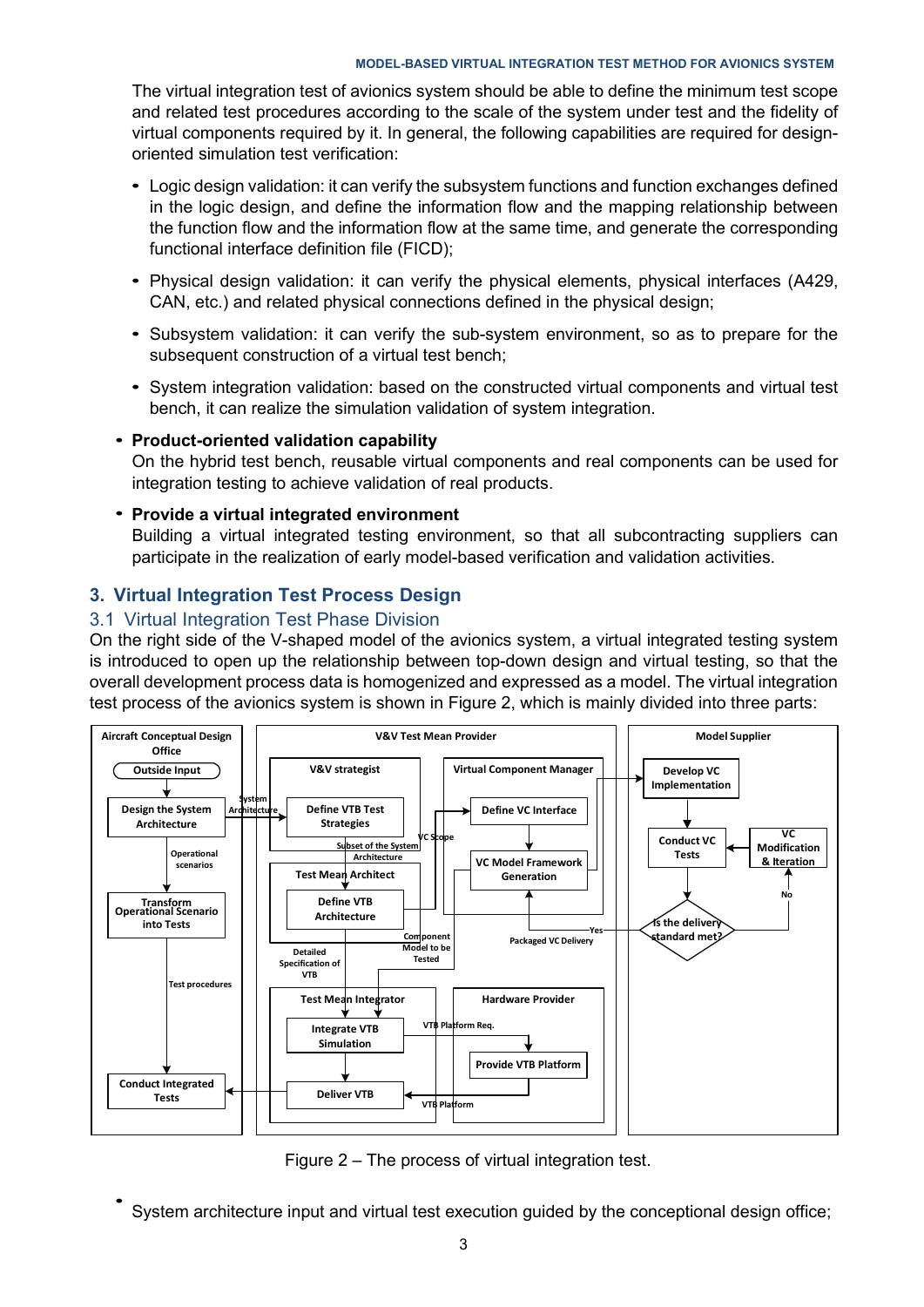- The model-driven avionics system virtual integrated test system builds the simulation architecture of the tested object system, automatically generates the virtual test framework,<br>architecture of the tested object system, automatically generates the virtual test framework, and configures multi-model integrated test resources;
- Internal realization of virtual components by model supplier.

The above three parts have strong coupling characteristics and can be traced back in both directions. The verification environment depends on the iterative input of the conceptional design office and model suppliers. The virtual integration test process of the model-driven avionics system is divided into seven stages. The following describes each stage one by one.

# 3.2 System Architecture Design

The design of the system architecture is the responsibility of the design team. They mainly design the logical architecture of the system, which is divided into the following five stages:

- Capture logical architecture: use mainstream modeling tools such as Cameo Systems Modeller, Capella, etc. to build logical architecture for the system under test<sup>[3]</sup>;
- Confirm the continuity of the system architecture: identify logical architecture interface information and connection relationships;
- Check for errors or missing architecture information: check the logical architecture structure and non-business-level errors of interface information, and find out whether there is missing architecture information;
- Define the baseline of the logical architecture: define the baseline of the logical architecture to facilitate the rapid iteration of subsequent architecture models;
- Visualization of ICD module: convert the logic architecture to a visual ICD module, which facilitates the establishment of subsequent verification strategies and simulation architecture.

## 3.3 V&V Strategy Establishment

The construction of the V&V strategy of the virtual test bench is the responsibility of the verification and validation team, which is mainly to define and refine the requirements of the virtual test bench. It divided into the following four stages:

- Simulation integration architecture initialization: the verification and validation team will implement the simulation framework initialization according to the system or interface to be tested;
- Identify the simulation integration architecture interface: according to the inherited logical architecture information, identify other subsystems that are cross-linked with the simulation model;
- Edit and improve the simulation architecture: edit the simulation architecture according to actual business needs, including adding and deleting corresponding connections, etc.;
- Define the simulation test interface: according to the simulation test goal, screen each simulation module interface under the simulation architecture to reduce those unnecessary tested interfaces, thereby reducing the weight of subsequent integration and verification.

## 3.4 Test Mean Architecture Design

The test mean architecture design is completed by the test design team, which specifically involves two types of activities:

- Define VCR, which is the basis for building a virtual test bench;
- Define the simulation solution. The test design team selects the simulation engine configuration according to the defined VCR, and automatically divides all modules in the simulation architecture to generate the simulation specification definition of the virtual component, and prepare for the detailed definition and configuration of virtual components in the next step.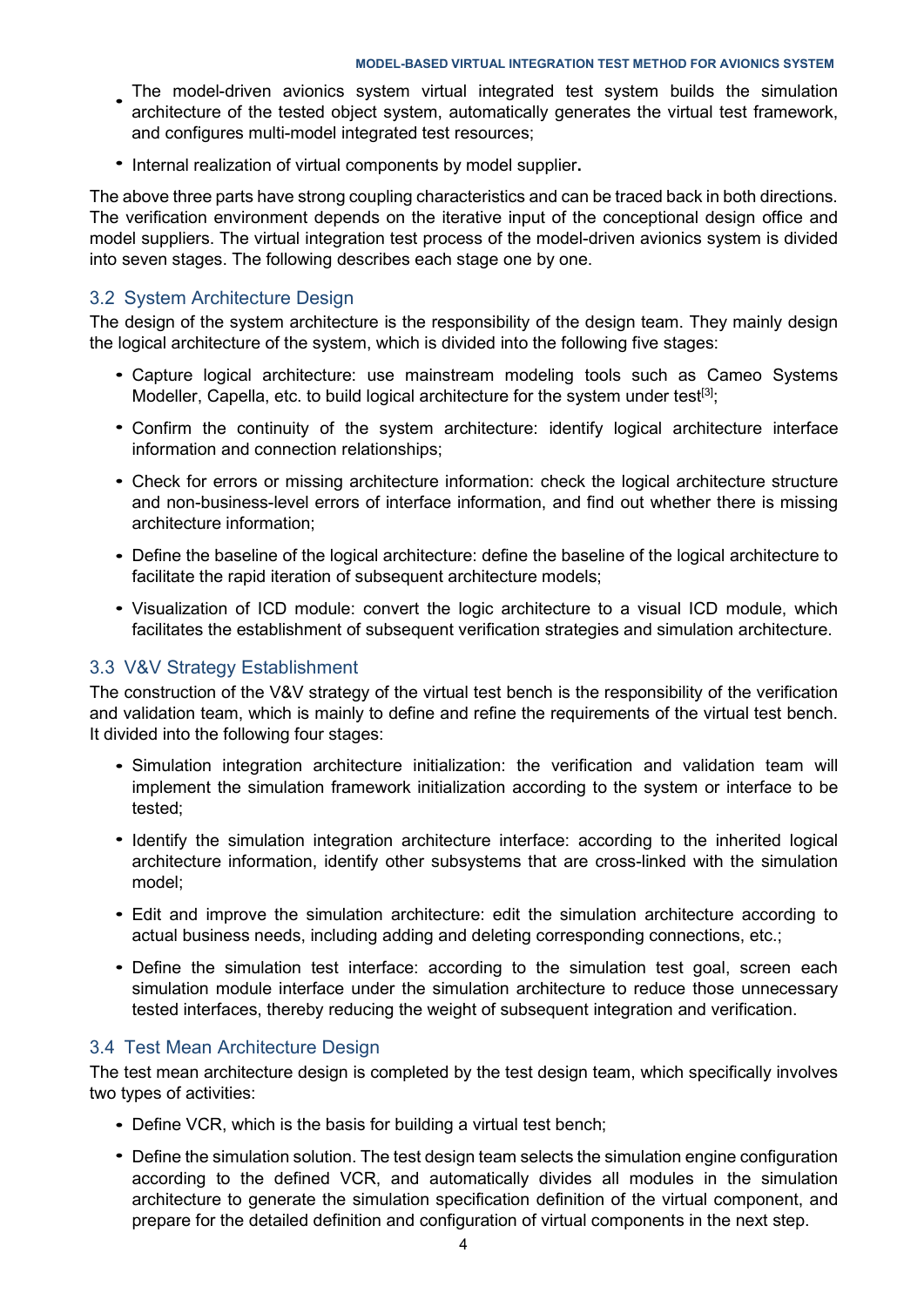### 3.5 Virtual Component Definition & Management

The detailed definition of the virtual component is divided into the following two types: 1) the interface definition of the virtual component; 2) the behavior definition of the virtual component.

The management activities of virtual components are divided into the following five steps $[4]$ :

- Generate virtual component by third-party software: avionics virtual integrated testing environment provides third-party open data interfaces, so that models in the form of Simulink, FMU, etc. can directly generate corresponding virtual components;
- Virtual component development and configuration: after the establishment of the virtual test bench V&V strategy and test method architecture design stage, the avionics virtual integrated testing environment automatically inherits the generated simulation architecture definition and simulation module information, and realizes the initial generation from the simulation module to the virtual component configuration;
- Detailed definition of virtual components: the detailed definition of virtual components includes the view of virtual component interface information and the generation of ICD in the form of XML. The avionics virtual integrated testing environment provides Linux and Windows operating system compilers to increase the flexibility of subsequent testing;
- Generation of virtual component implementation framework: the simulation design team automatically generates the framework code of the virtual component through the avionics virtual integrated testing environment. The code defines the detailed information of the virtual component interface and the functional framework of the virtual component's internal functional logic. The model supplier will participate in the internal business implementation in the future;
- Verify the delivery of virtual components: the virtual component management team conducts •preliminary verification on the functions and interfaces of the virtual components delivered by the model supplier to ensure the correctness of the interfaces and functional logic before the simulation integration.

### 3.6 Virtual Component Implementation

Subsystem suppliers perform internal implementation and factory-level verification and validation according to the detailed description of virtual components provided by OEMs, so as to standardize the functional logic, improve the iterative efficiency of virtual components, and achieve high-quality rapid delivery.

## 3.7 Virtual Test Bench Design and Delivery

For the construction of a virtual test bench, it is first necessary to confirm the correctness of the matching between the VCR and the VCS, and then it is necessary to integrate multiple virtual components that have been implemented by the model supplier. On the basis of the original integrated simulation architecture interface connection, the avionics virtual integration test environment will provide corresponding integration interfaces for integrators to integrate external interfaces. After the interface integration is completed, the design of the virtual test hardware bench and the allocation of virtual components to the simulation execution engine will be carried out. Finally, the simulation execution engine is assigned to the virtual test hardware bench to complete the construction of the virtual test bench.

After the virtual test bench is built, it needs to be verified according to the VTB architecture design process, and finally delivered to the user terminal to carry the test implementation.

### 3.8 Integration Testing

The virtual integrated testing environment packs virtual components and VTB to realize the configuration of integrated test software. The software will automatically identify the internal logic, interface information and connection relationship of each virtual component, and provide a real-time simulation test bench. Technicians perform early virtual test activities based on the previously defined test boundaries and tested objects, and complete the generation and analysis of test cases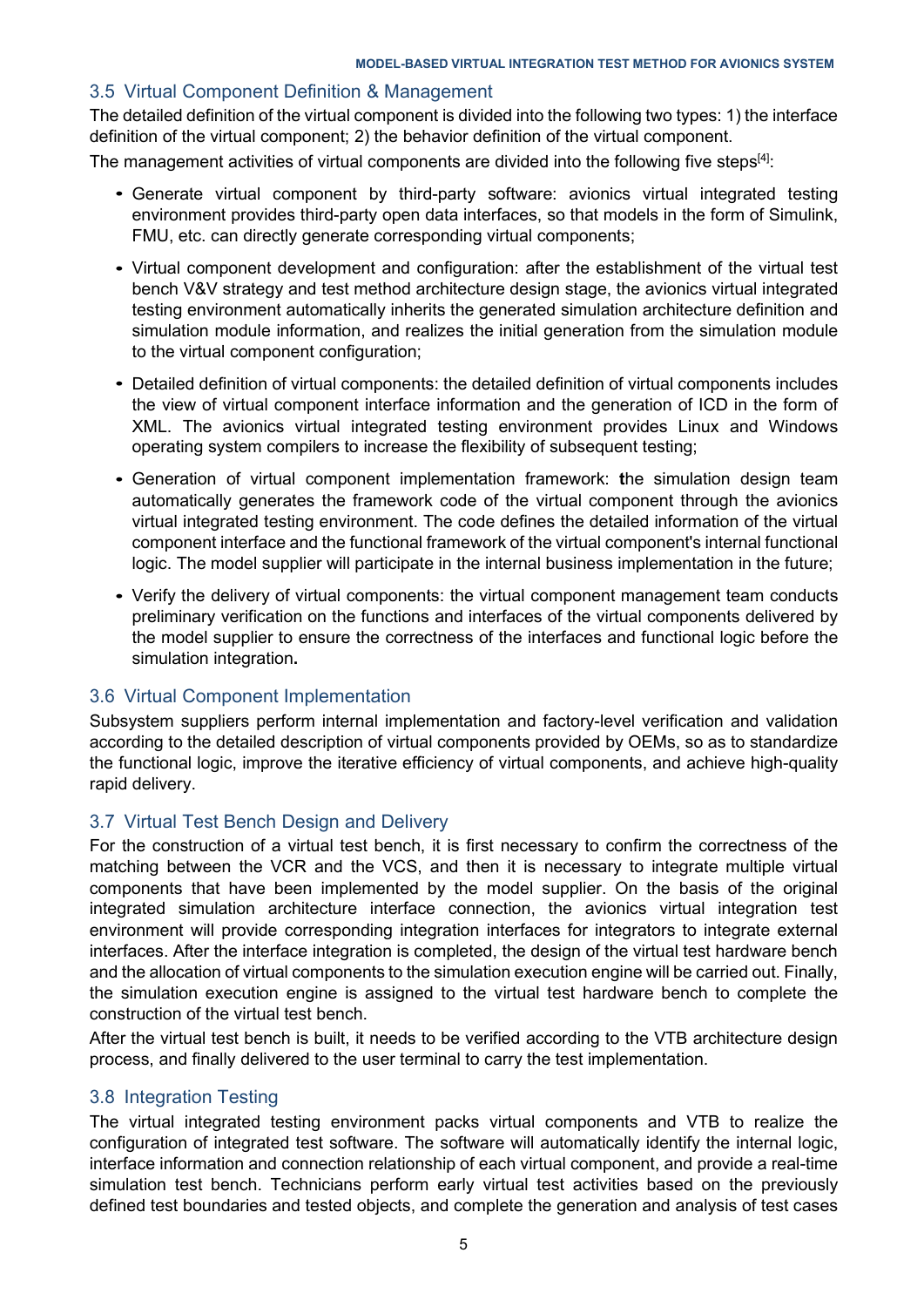based on the virtual test environment.

## 4. Virtual Integration Test Method Design

On the right side of the V-shaped model, according to the verification requirements for each design stage, the verification methods for the operational scenarios and the system analysis stage are summarized.

## 4.1 Operational Scenario and System Analysis Phase

Sort out the use scenarios of the integrated test bench, analyze the test scenarios, simulation scenarios, fault injection scenarios, test management scenarios and system operation scenarios, and realize the early distributed simulation test through the SysML-based distributed simulation environment. Based on this goal, the use scenarios and basic architecture of the integration test bench are summarized, as shown in Figure 3.

## 4.2 Logical & Physical Architecture Verification phase

As shown in Figure 4, in the logic architecture and physical architecture verification stage, for each logical architecture and physical architecture model, the simulation framework is built and the code of the simulation model is automatically generated through the digital simulation and comprehensive test environment, so as to complete the internal implementation of the simulation model. Then through the simulation model integration configuration, the simulation model is input into the integrated test environment for real-time simulation testing, and finally the verification of the logical architecture and the physical architecture is completed.

- The definition of virtual test strategy and simulation architecture;
- Automatic generation of virtual test component interface framework; •
- Internal implementation and delivery test of virtual test components;
- The generation of virtual test system test integration and configuration;
- Model-based virtual test execution of avionics system.





## 5. Virtual Integration Test Environment Development

Avionics Virtual Integration Platform (AVIP) mainly provides a basic operational environment for model-driven virtual integration and early verification of avionics systems<sup>[5]</sup>. The development process of this environment is divided into four parts: the development of model import capabilities, the model to virtual part allocation and visualization generation development, virtual component interface definition and framework generation and development, virtual test environment development and virtual test configuration generation<sup>[6]</sup>. Configure the data bus to the test environment to complete the test verification of the target model. The specific verification content includes the following four aspects:

Quickly evaluate the new methods required for model development: through the dynamic • function, interface and performance test verification of the system, the rapid evaluation of the system prototype is realized;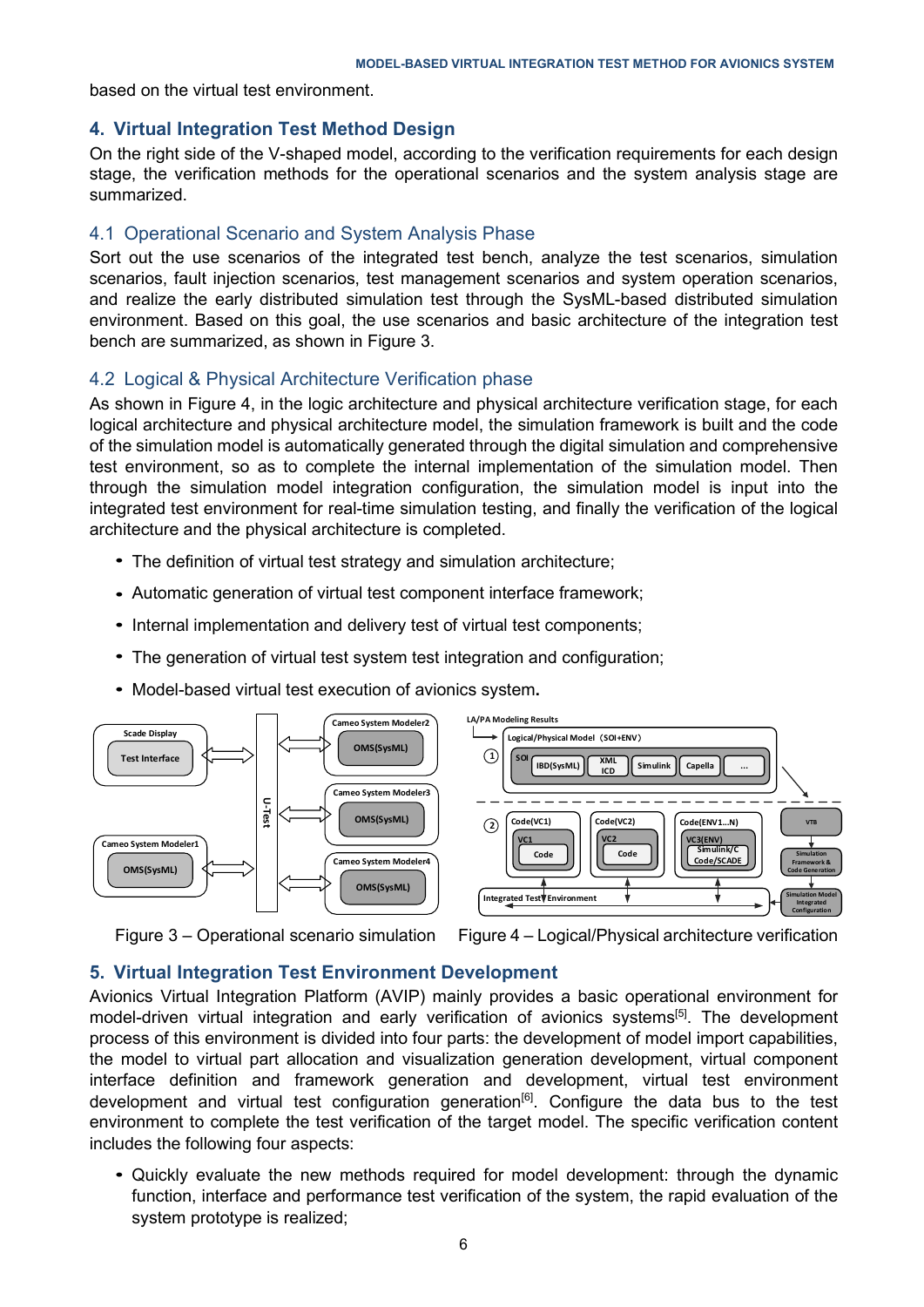- Support model import and verification of ICD format, SysML, Capella, Simulink, MWorks; •
- Virtual component interface information verification: It can generate the interface definition of each virtual component, and generate the interface information inherited by the model according to the needs of the test, includes two optional modes:
	- If the virtual components are all from the ICD file, the virtual component interface can be automatically assigned according to the connection relationship of the source model, and the interface is only related to the model corresponding to the virtual component under the test simulation architecture;
	- For other types of models, you need to manually connect the virtual component interface when the virtual test bench is generated;

After the virtual component interface is generated, users can choose the framework mode according to their needs, including two optional modes:

- Framework code based on C language;
- Simulink framework (including external interfaces);

Model suppliers can implement the internal implementation of virtual components according to different modes. At the same time, the verification environment needs to have certain compilation capabilities to achieve integrated compilation of the model framework and model implementation.

• Virtual integration test configuration verification:

This virtual integrated test environment defines standards for the interaction of virtual components supported by existing commercial software, which can effectively alleviate the problem of excessive dependence on suppliers. At the same time, the environment also provides a virtual integration process and data interoperability, which can support up to 200,000 avionics system signals and more than 200,000 simulation parameters associated with airborne systems.

### 6. Conclusion

The supplier provides the main manufacturer with a system model framework (functional prototype) according to the system integration verification requirements, and then the main manufacturer can perform system-level virtual integration test of the "black box" model (virtual component) provided by the supplier according to the predefined integration process. The method proposed in this paper can confirm the correctness of system functions and interfaces through dynamic simulation of the model, realize rapid prototype verification of supplier delivery model and evaluation of system alternatives, provide design input for the system realization stage, and provide early verification support for the system integration phase.

## 7. Contact Author Email Address

Peipei Xing, email: xingpeipei@comac.cc